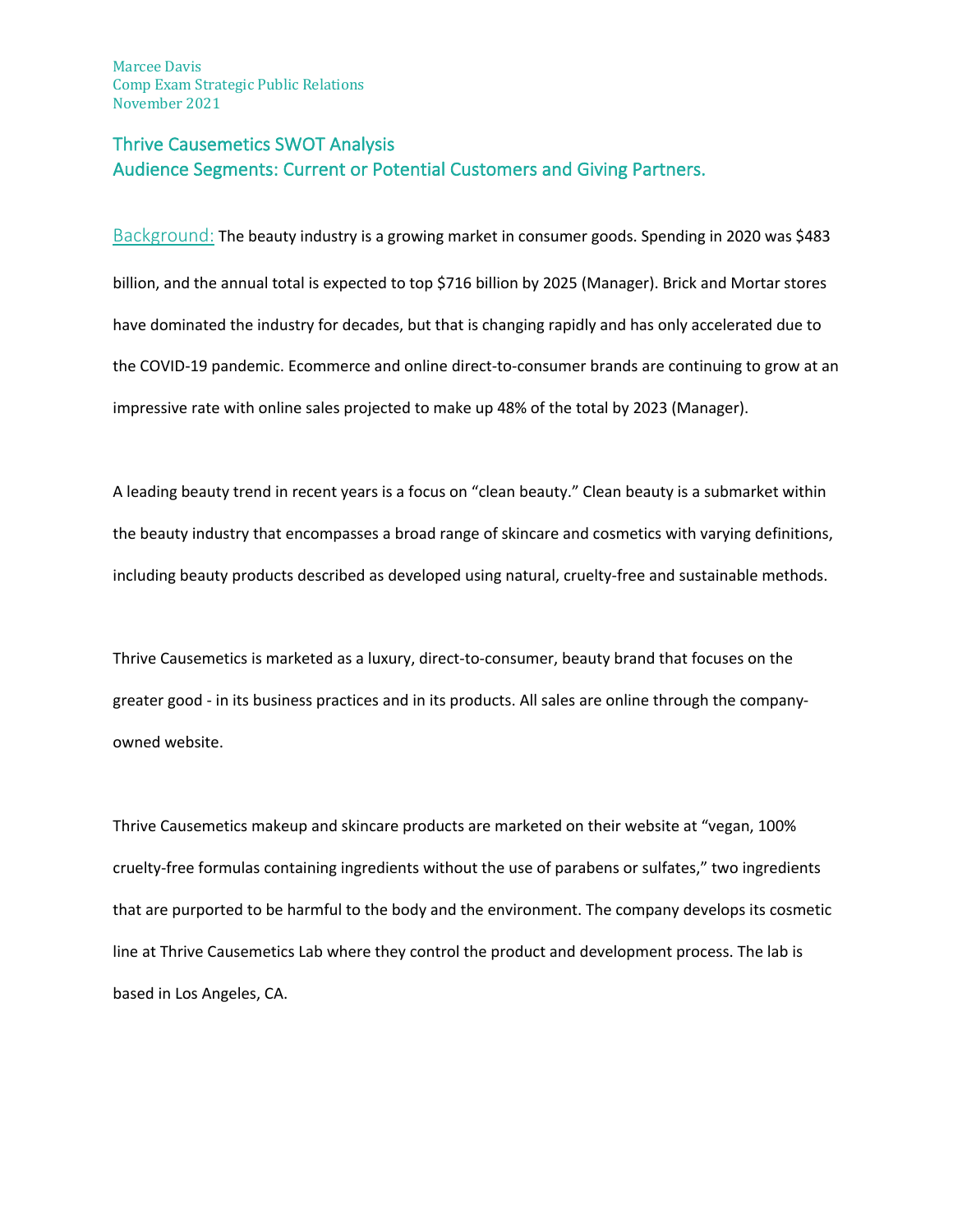Thrive Causemetics has a well-established corporate social responsibility campaign beginning from its inception. Karissa Bodnar, the founder and CEO of Thrive Causmetics, was a burgeoning makeup artist and cosmetic product developer for another established beauty brand. She created Thrive Causemetics after a close friend passed away from cancer in her early 20's. After the cancer diagnosis, makeup became a form of artistic expression and defiance that solidified their friendship. This passion for makeup in the face of adversity inspired Bodnar to develop a cosmetic brand that was free of toxic chemicals and ingredients that are safe for all women to wear and give back to women facing lifealtering challenges. Thrive's motto is beauty with a purpose.

Thrive matches every product purchased online with an in-kind donation of product or a donation of funds to one of its Giving Partners – nonprofit companies across the nation that are focused on Thrive's Four Pillars of Giving: women battling cancer, women surviving domestic violence, women struggling with homelessness, and women transitioning from military service. The brand's trademark is Bigger Than Beauty. ™

Thrive's direct-to-consumer approach does not rely on traditional brick-and-mortar stores, outside ecommerce sites, or celebrity social media influencer endorsements. The company focuses many of its outreach and communication efforts by engaging directly with consumers on social media – everything from reviews to product development. A large part of Thrive's success is through earned media – especially amateur beauty bloggers who create video tutorials and reviews about Thrive Causmetics products on their own social media platforms and then share these reviews with their own followers.

Thrive Causemetics directly position itself to its customers and Giving Partners as a safe, socially conscious and environmentally friendly luxury beauty brand for the greater good.

2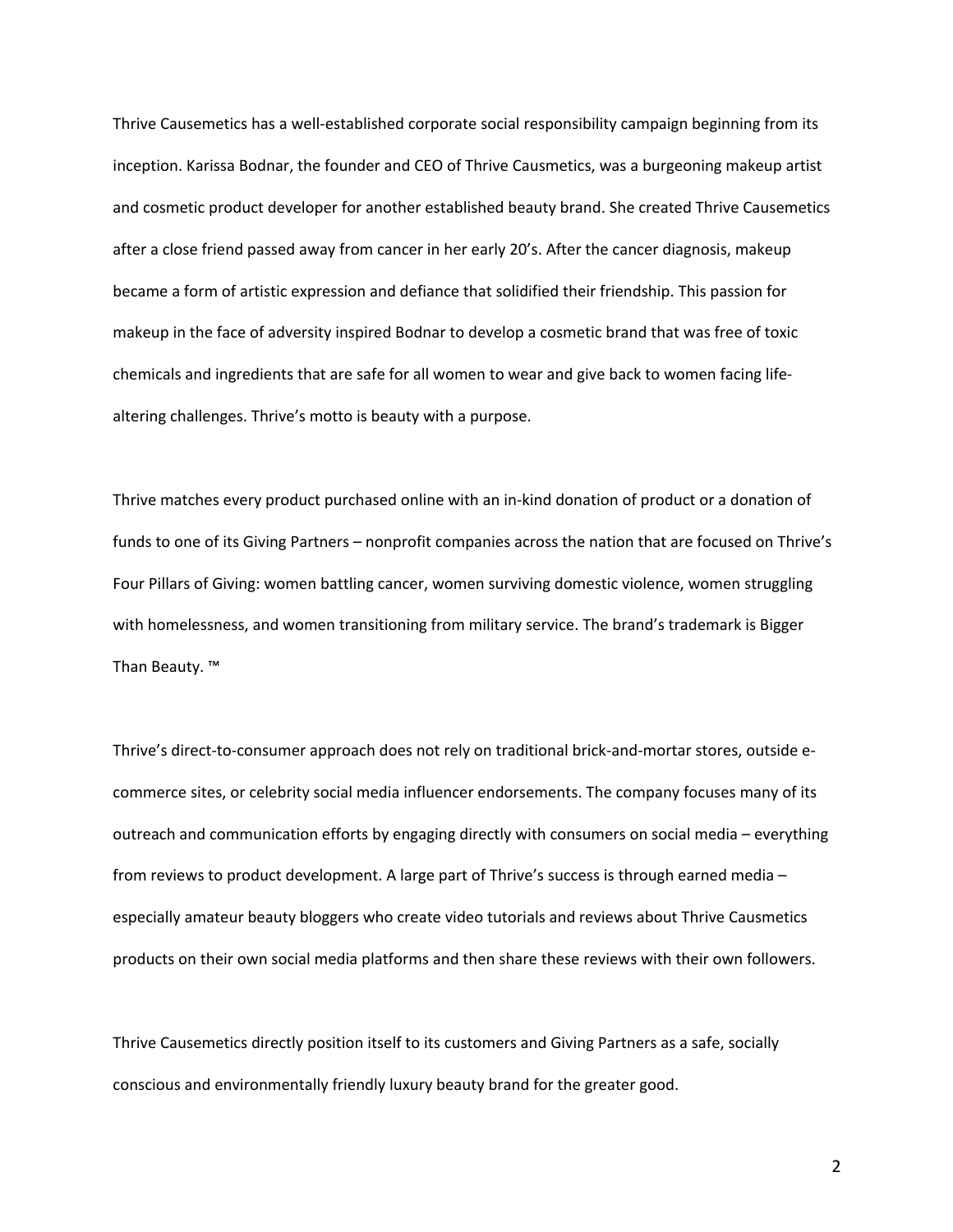### SWOT Analysis Current and Potential Customers:

### **STRENGTHS:**

- Up-and-coming beauty brand with an environmental impact: Thrive Causemetics is founded on beauty with a purpose. Its cosmetics are comprised of vegan and cruelty-free ingredients garnering a loyal following of consumers seeking sustainable business models over profit margins.
- Control of production: The company develops its cosmetic line at Thrive Causemetics Lab in Los Angeles, CA where they control the production and development process assuring customers about the validity and quality of its products.
- Brand with a purpose: Customers are told that for every product sold, the company matches the sale by donating to women facing challenges in communities throughout the United States.
- Simple routine: the brand markets makeup products that have a versatile use. One makeup product for eyes, cheeks and lips, etc… Thus, creating a line that appeals to women looking for a simple beauty routine at a lower price point.
- Trust in the product: Thrive Causmetics has garnered industry awards for the quality of its beauty products. Including Allure's coveted beauty brand award for Thrives Liquid Lash Extensions Mascara.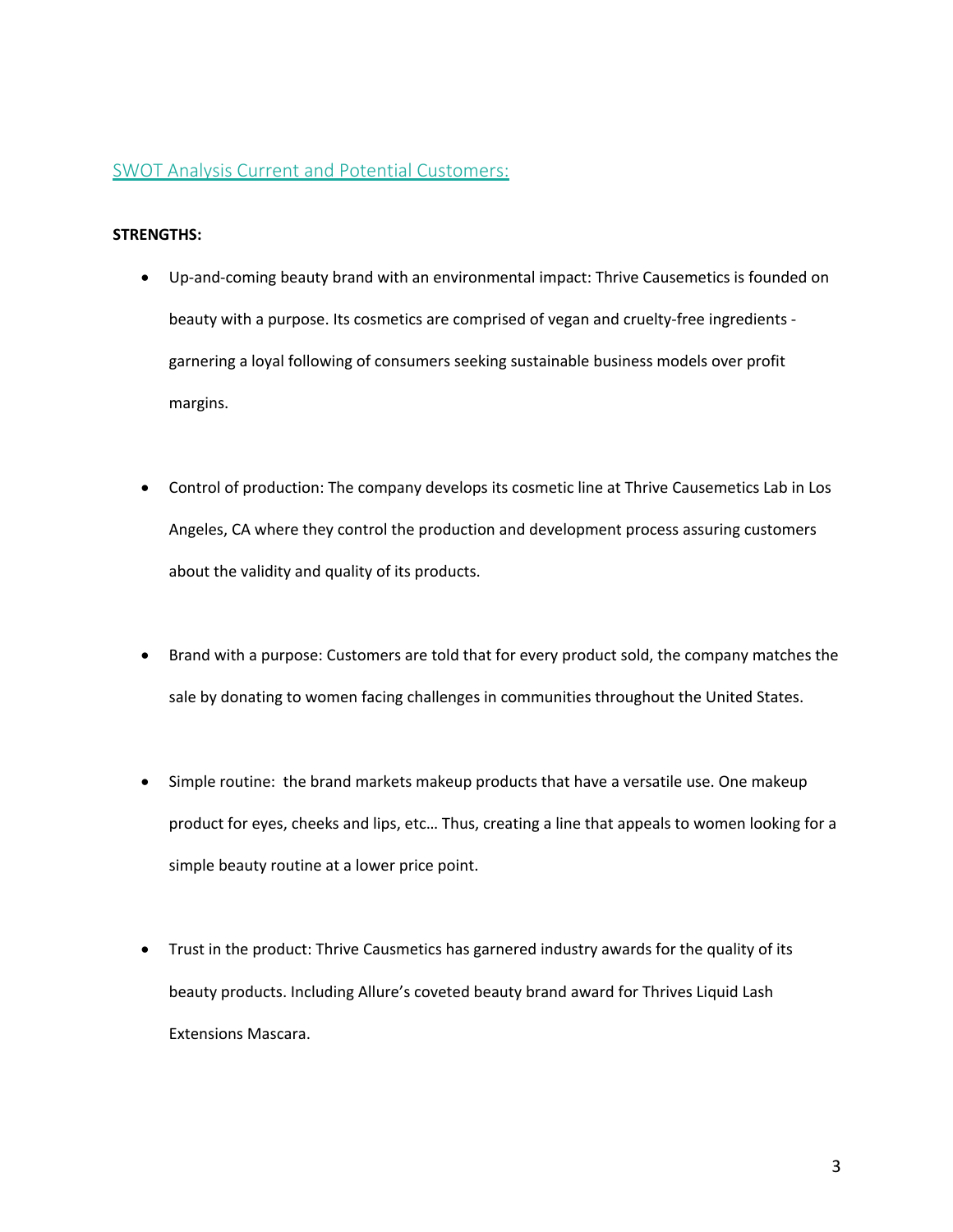### **WEAKNESSES:**

- Fledging company: Established in 2013, must compete with larger, more established beauty brands in retail stores
- Strong competition in startup beauty brands like glossier that started online and have a loyal following, as well as rapidly growing celebrity beauty brands – like Fenty Beauty and Kylie Cosmetics - with heavy-hitter endorsements and loyal following of fans.
- Products are relatively new: Company must establish cosmetics as reliable with the consumer in a competitive market.
- Only sells cosmetics on the company-owned website. Does not sell cosmetics on other retailer websites or in department stores.
- Growth in development: small companies can have a hard time keeping up with product demand.
- Relies heavily on user reviews from outside sources since it does not invest in celebrity endorsements or robust marketing campaigns. Does not have control over the review of the products.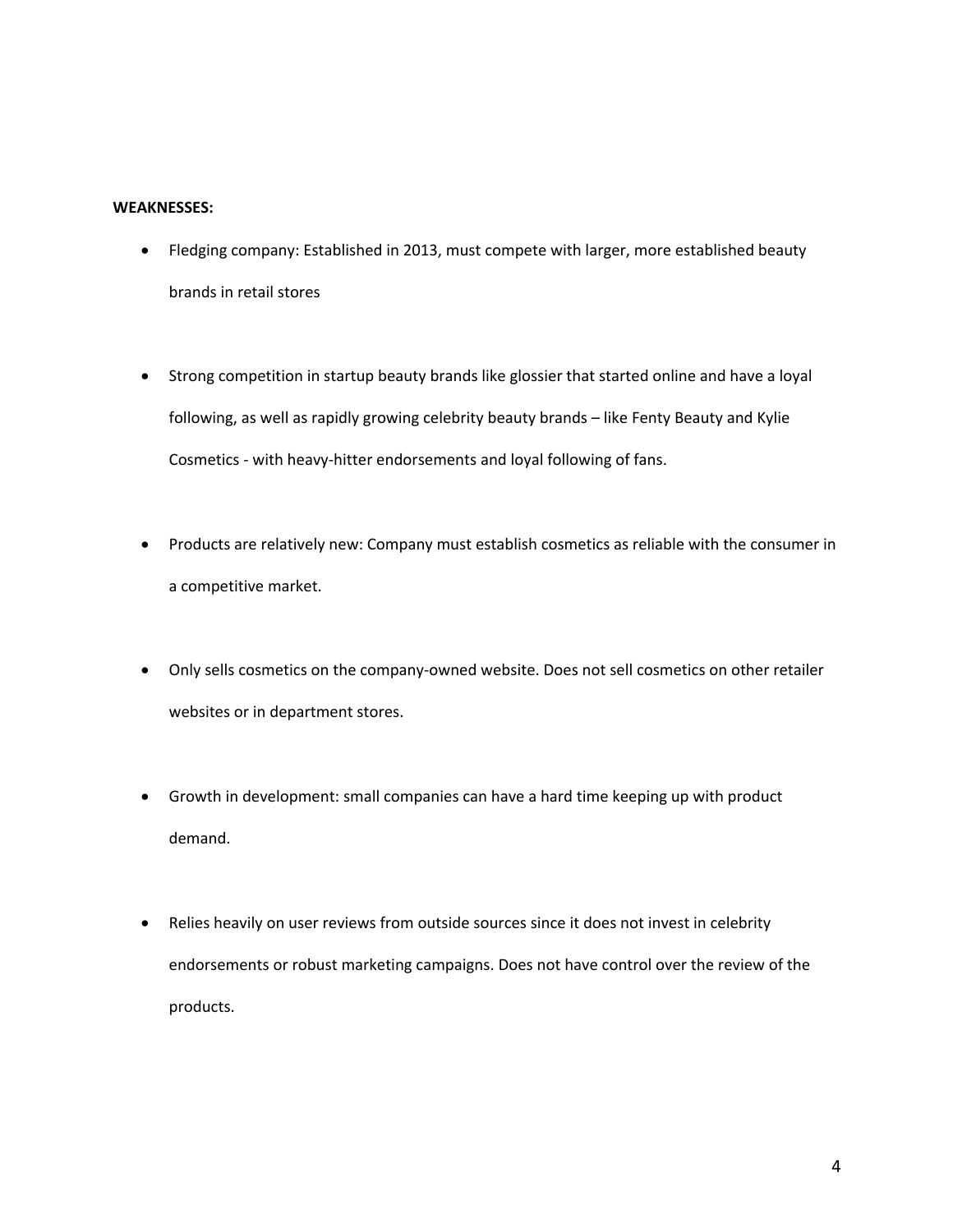#### **OPPORTUNITIES:**

- Beauty industry continues to grow with subgroups of clean and inclusive beauty trend on the rise. Clean beauty encompasses a broad range of skincare and cosmetics with varying definitions, including beauty products described as developed using natural, cruelty-free and sustainable methods.
- Product development: Thrive is a small company that can increase growth with new product developments in growing trends of DIY beauty that sparked out of the COVID 19 pandemic. Athome skincare routines are among the leading trends for this segment - beauty peals, face masks and scalp treatments are on the rise.
- Men in beauty: More men wear makeup than ever before, there is evidence in consumer data and the rise of prominent male beauty blogger. Men are a growing segment that Thrive beauty can look to in its pursuit of inclusivity and sustainability.
- Maximize social media: Youth-orientated social media, like TikTok, is only growing stronger in followings. The company should explore other social media platforms to increase its generational appeal to younger categories of potential customers.

#### **THREATS:**

• Cruelty-free is not well defined in the beauty industry leading to ethical consideration of trusting in brands making this claim.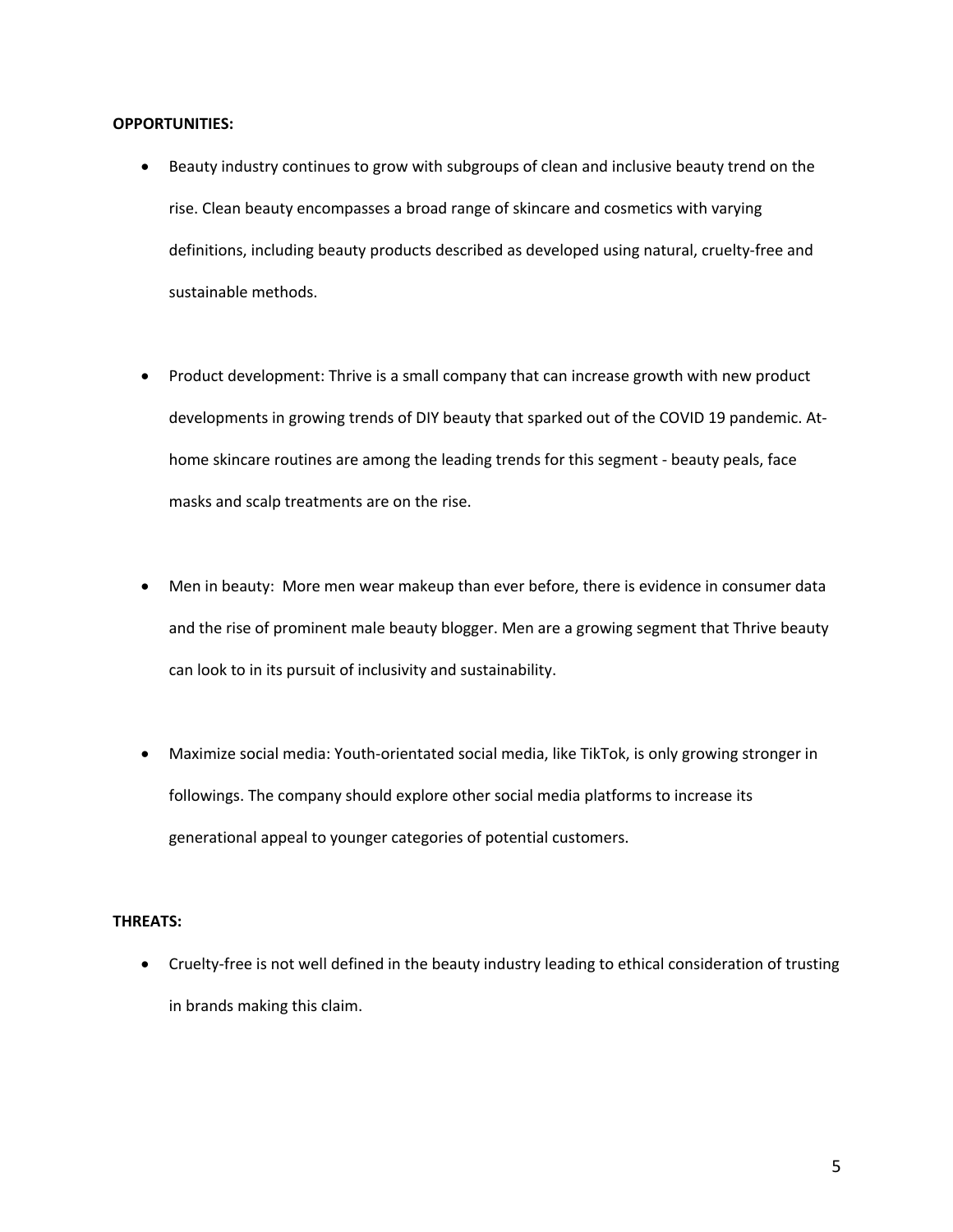- Emerging competition: during COVID -19 online sales shifted and increased in the beauty industry due to the shutdown of stores. Sales were down for the beauty industry during COVID. Now that restrictions are fading for in-person shopping, this issue could lead to an increase of consumers who prefer a tangible shopping experience that in-person retailers can offer.
- Product saturation: there has been a rise in consumers shopping for beauty brands in mass retail markets – big chain stores like Target and CVS – who offer a large variety of brands at discount rates.
- New Trends: according to new beauty industry data, fewer teens are wearing makeup than from generations before – this could hurt the company's appeal to younger generations as they look to build the brand for longevity in its consumer base.

## SWOT Analysis Giving Partners:

### **STRENGTHS:**

- Philanthropic giving as a foundation: Thrive Causemetics has donated to non-profit charities from its inception. Giving Partner collaborations are a core mission of the company's sustainable model and directly tied with brand identification. Giving Partners are promoted throughout Thrives marketing – including new product lines – which gives increased visibility to Thrives Giving Partners charitable work.
- Responsive Giving Thrive not only gives products or monetary donations to Giving Partners, but also works with Giving Partners to ensure their donations make an impact in their mission.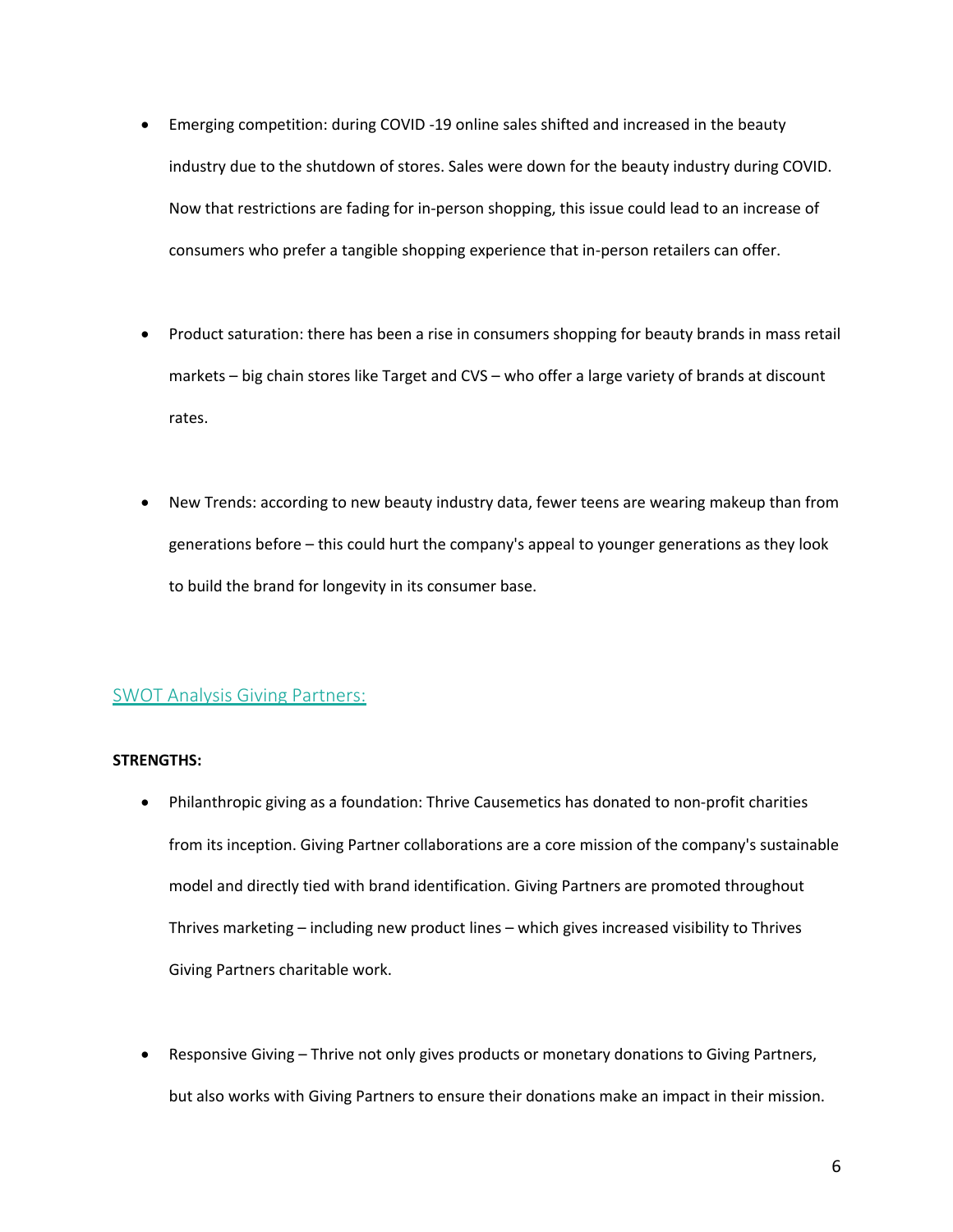- Variety and ease in partnership: Thrive makes it easy to apply as a Giving Partner with its online application. They also ask for input from their online community of followers. This idea was especially evident when the brand celebrated Juneteenth and asked for community input on where to donate funds to impact charities addressing racial disparities – something that is not a foundation of its regular Giving Partners.
- Loyal following: Thrive is a smaller beauty brand with a robust online following. This intimate partnership between company and consumer can only help Giving Partners aligned with Thrive, promote their message to an audience that is invested in the brand.

### **WEAKNESSES:**

- Privately owned: Thrive is a privately-owned company with no plans to go public soon. Because of this, the company's financials are hard to determine, especially when determining what portion of profits is given to its Giving Partners. Since Thrive markets its charitable giving as one of its core missions, the lack of financial statements could create doubt in Giving Partners looking to quantify how committed Thrive is to its non-profit partnerships.
- Lack of promotion: Smaller non-profits may not receive the recognition or attention on Thriveowned media channels as other larger national non-profits.

### **OPPORTUNITIES:**

• Growing industry: Thrive is a growing brand in a growing submarket in the beauty industry. This growth potential can increase the message of Giving Partners to new audiences.